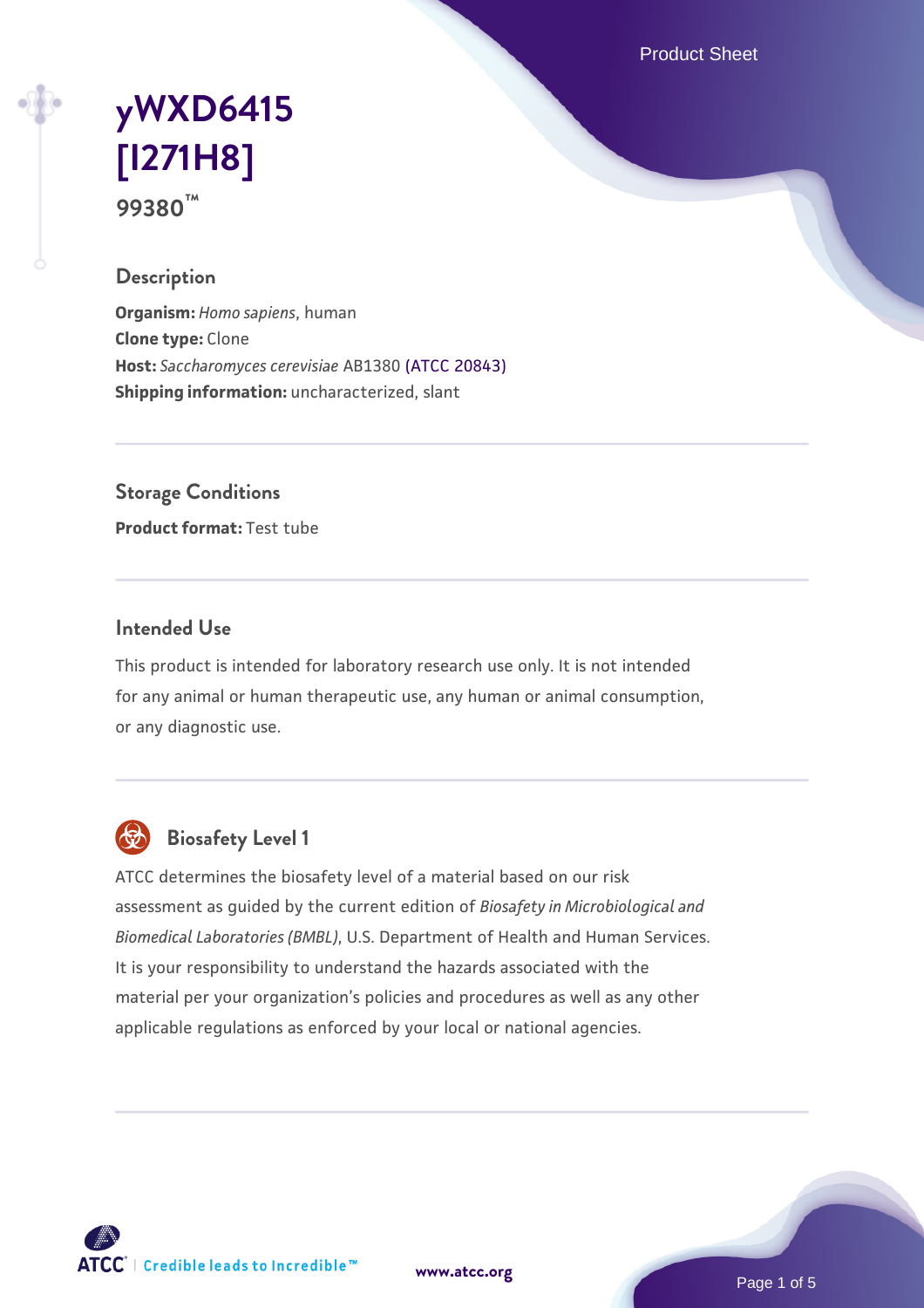## **Certificate of Analysis**

For batch-specific test results, refer to the applicable certificate of analysis that can be found at www.atcc.org.

## **Insert Information**

**Type of DNA:** genomic **Genome:** Homo sapiens **Chromosome:** X **Gene name:** DNA Segment **Gene product:** DNA Segment **Contains complete coding sequence:** Unknown

## **Vector Information**

**Type of vector:** YAC **Markers:** SUP4; URA3; TRP1

## **Growth Conditions**

**Medium:**  [ATCC Medium 1245: YEPD](https://www.atcc.org/-/media/product-assets/documents/microbial-media-formulations/1/2/4/5/atcc-medium-1245.pdf?rev=705ca55d1b6f490a808a965d5c072196) **Temperature:** 30°C

## **Notes**

More information may be available from ATCC (http://www.atcc.org or 703- 365-2620).

## **Material Citation**

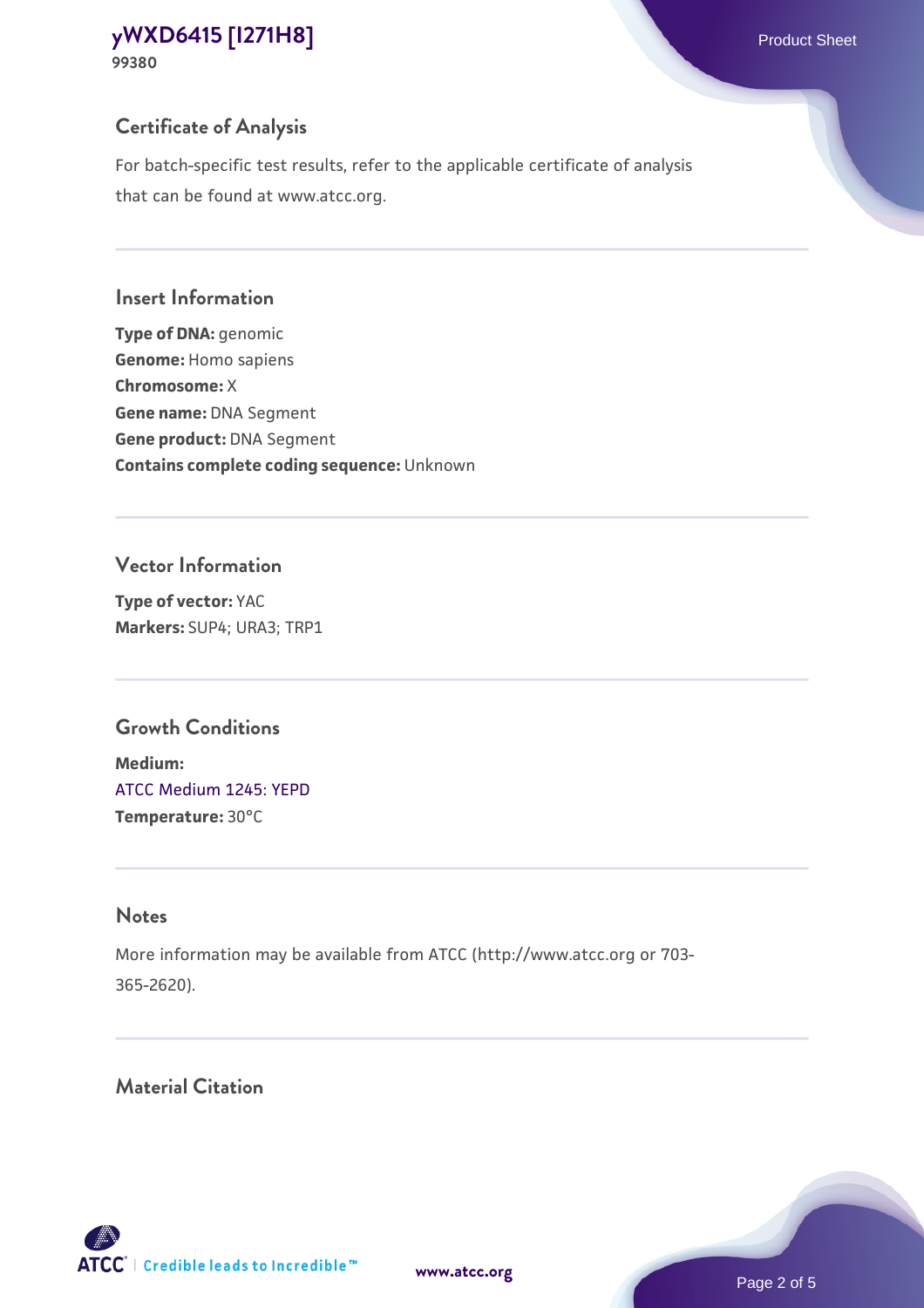If use of this material results in a scientific publication, please cite the material in the following manner: yWXD6415 [I271H8] (ATCC 99380)

#### **References**

References and other information relating to this material are available at www.atcc.org.

## **Warranty**

The product is provided 'AS IS' and the viability of  $ATCC<sup>®</sup>$  products is warranted for 30 days from the date of shipment, provided that the customer has stored and handled the product according to the information included on the product information sheet, website, and Certificate of Analysis. For living cultures, ATCC lists the media formulation and reagents that have been found to be effective for the product. While other unspecified media and reagents may also produce satisfactory results, a change in the ATCC and/or depositor-recommended protocols may affect the recovery, growth, and/or function of the product. If an alternative medium formulation or reagent is used, the ATCC warranty for viability is no longer valid. Except as expressly set forth herein, no other warranties of any kind are provided, express or implied, including, but not limited to, any implied warranties of merchantability, fitness for a particular purpose, manufacture according to cGMP standards, typicality, safety, accuracy, and/or noninfringement.

#### **Disclaimers**

This product is intended for laboratory research use only. It is not intended for any animal or human therapeutic use, any human or animal consumption,





Page 3 of 5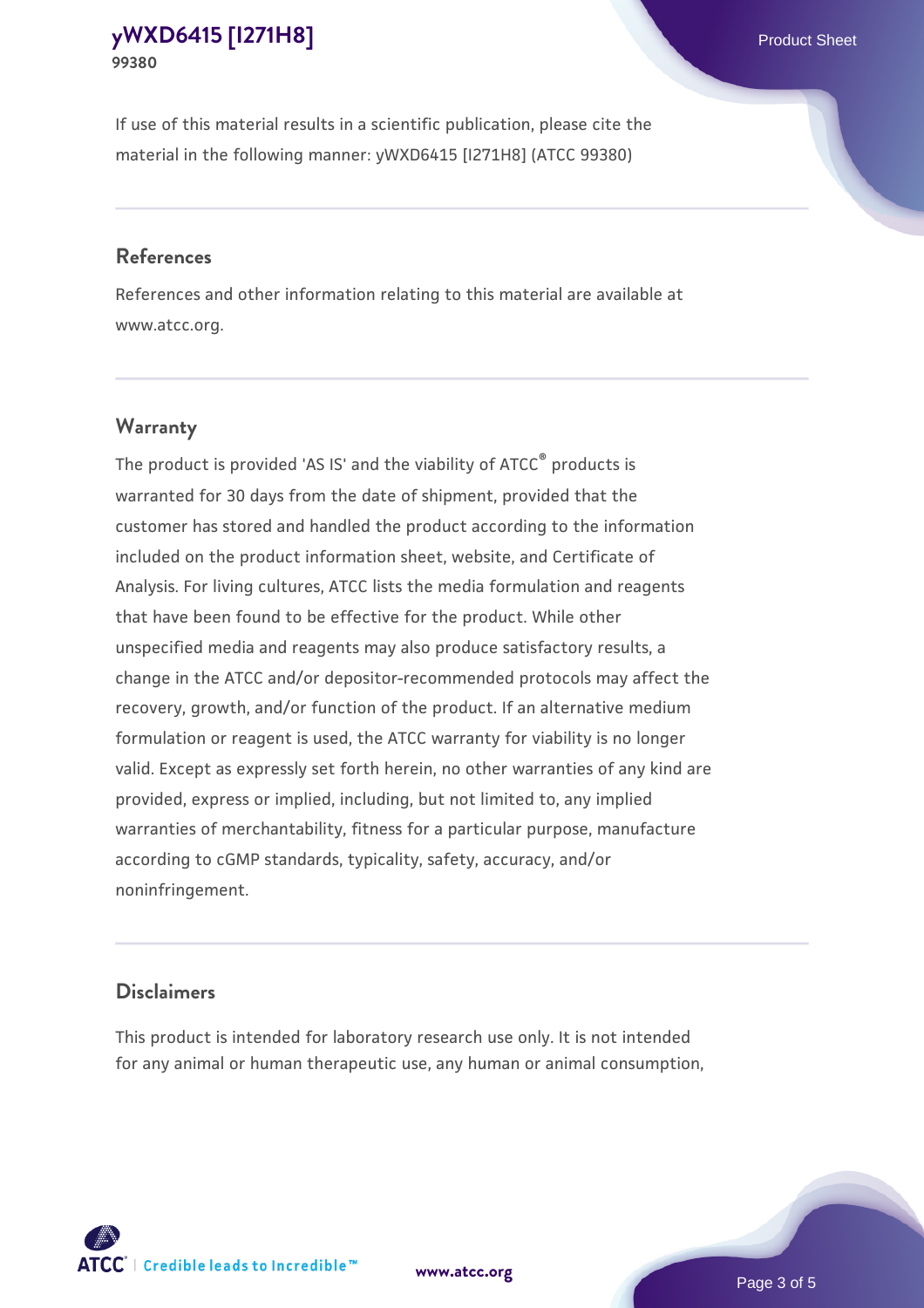or any diagnostic use. Any proposed commercial use is prohibited without a license from ATCC.

While ATCC uses reasonable efforts to include accurate and up-to-date information on this product sheet, ATCC makes no warranties or representations as to its accuracy. Citations from scientific literature and patents are provided for informational purposes only. ATCC does not warrant that such information has been confirmed to be accurate or complete and the customer bears the sole responsibility of confirming the accuracy and completeness of any such information.

This product is sent on the condition that the customer is responsible for and assumes all risk and responsibility in connection with the receipt, handling, storage, disposal, and use of the ATCC product including without limitation taking all appropriate safety and handling precautions to minimize health or environmental risk. As a condition of receiving the material, the customer agrees that any activity undertaken with the ATCC product and any progeny or modifications will be conducted in compliance with all applicable laws, regulations, and guidelines. This product is provided 'AS IS' with no representations or warranties whatsoever except as expressly set forth herein and in no event shall ATCC, its parents, subsidiaries, directors, officers, agents, employees, assigns, successors, and affiliates be liable for indirect, special, incidental, or consequential damages of any kind in connection with or arising out of the customer's use of the product. While reasonable effort is made to ensure authenticity and reliability of materials on deposit, ATCC is not liable for damages arising from the misidentification or misrepresentation of such materials.

Please see the material transfer agreement (MTA) for further details regarding the use of this product. The MTA is available at www.atcc.org.

## **Copyright and Trademark Information**

© ATCC 2021. All rights reserved.

ATCC is a registered trademark of the American Type Culture Collection.



**[www.atcc.org](http://www.atcc.org)**